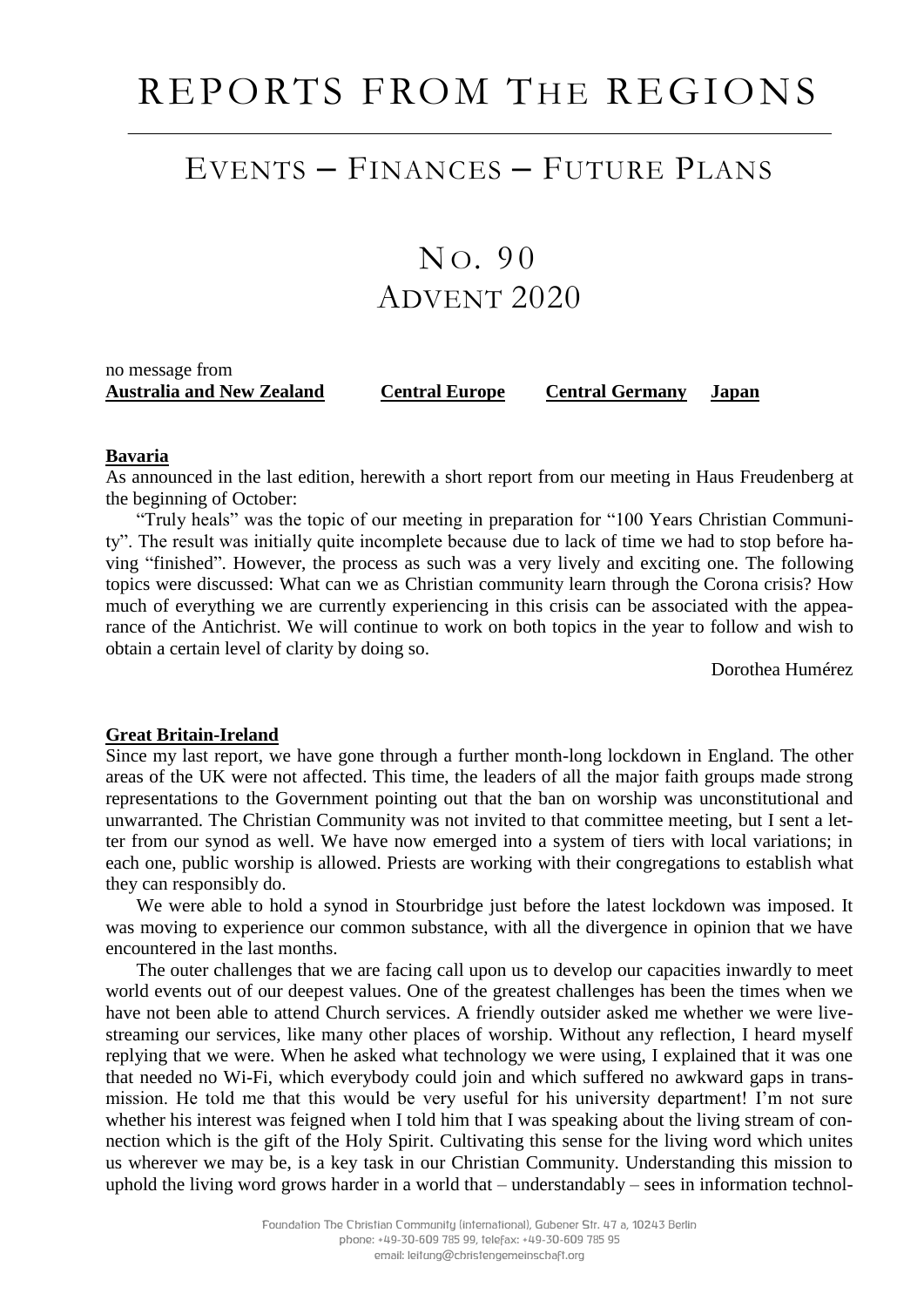ogy a kind of salvation in the current situation. Standing up for the living stream of the word can be a challenge, particularly if people have grown accustomed to the idea of a funeral or other service being transmitted over the internet. We need to validate the experiences that many members have described, when they made space in their soul inwardly to participate in the Act of Consecration of Man at home, perhaps seeing them as a part of our achievement in this challenging time.

Selina Horn took up a new placement in the Forest Row congregation at the beginning of September. Luke Barr left Forest Row to take up a placement in central Hamburg at the beginning of December.

As announced already two years ago, some of the priests have been working on new translations of all the places in the ritual text where Thee and Thou are used. We have made a lot of progress with this work, which we had intended to introduce in stages, starting this Advent. In view of the difficulties which we are all facing, which make it particularly difficult to communicate and even meet at this time, we have decided to delay introducing any changes in this regard at the moment. We hope that it will be possible to do this in the course of next year.

Tom Ravetz

#### **Netherlands and Flanders**

The wind blows where it wants...

Ventilation has become an important focus in our meetings today, both in our outdoor and indoor spaces. The constant corona pressure can be felt everywhere and has radically changed our awareness of proximity and distance. Sometimes it seems as if every compass points in a different direction. In recent years the living space of our priests has given us some headaches. We intend to strengthen our internal knowledge of financial planning and asset management and are considering an interdisciplinary housing mandate group. The Regional Council was able to meet in October and November, and the joy of being together has helped us to overcome the financial tensions over the housing fund and has shown us the way to a new focus on the problem by listening to each other better. We are taking hopeful steps to recover from the injuries we have suffered and the Regional Council is pleased with the new space being created to focus on new plans for the future.

The Dutch-Flemish region is preparing for the 100<sup>th</sup> anniversary in Dortmund in 2022, and we are very much looking forward to the 100<sup>th</sup> anniversary of our own region in 2026. The parish of Zeeland-Middelburg hopes to be able to light the altar candles in its new church building at Christmas. The Alkmaar parish is currently suffering from the lack of an election result for a new executive committee. The congregation in Antwerp is deeply unhappy about the current ban in Belgium on holding church services. We live with the question: Can we manage to not only keep our heads above water but also keep an eye on each other in this crisis?

The wind is blowing us towards the new year. The Regional Council has prepared new plans for the work and has good intentions. But let us string together the weeks leading up to Christmas and le tour hearts be ignited ... and you may hear his whistling; but you do not know where he comes from or where he is going ...

Laurien van der Laan de Vries

**North America** Nothing new to report.

Craig Wiggins

#### **Northwest Germany**

Generational change in the region of Northwest Germany:

Just over two years ago, there were all kinds of experienced priests in the parishes of north-western Germany. But they were all moving towards retirement. The generational change began in Bremen.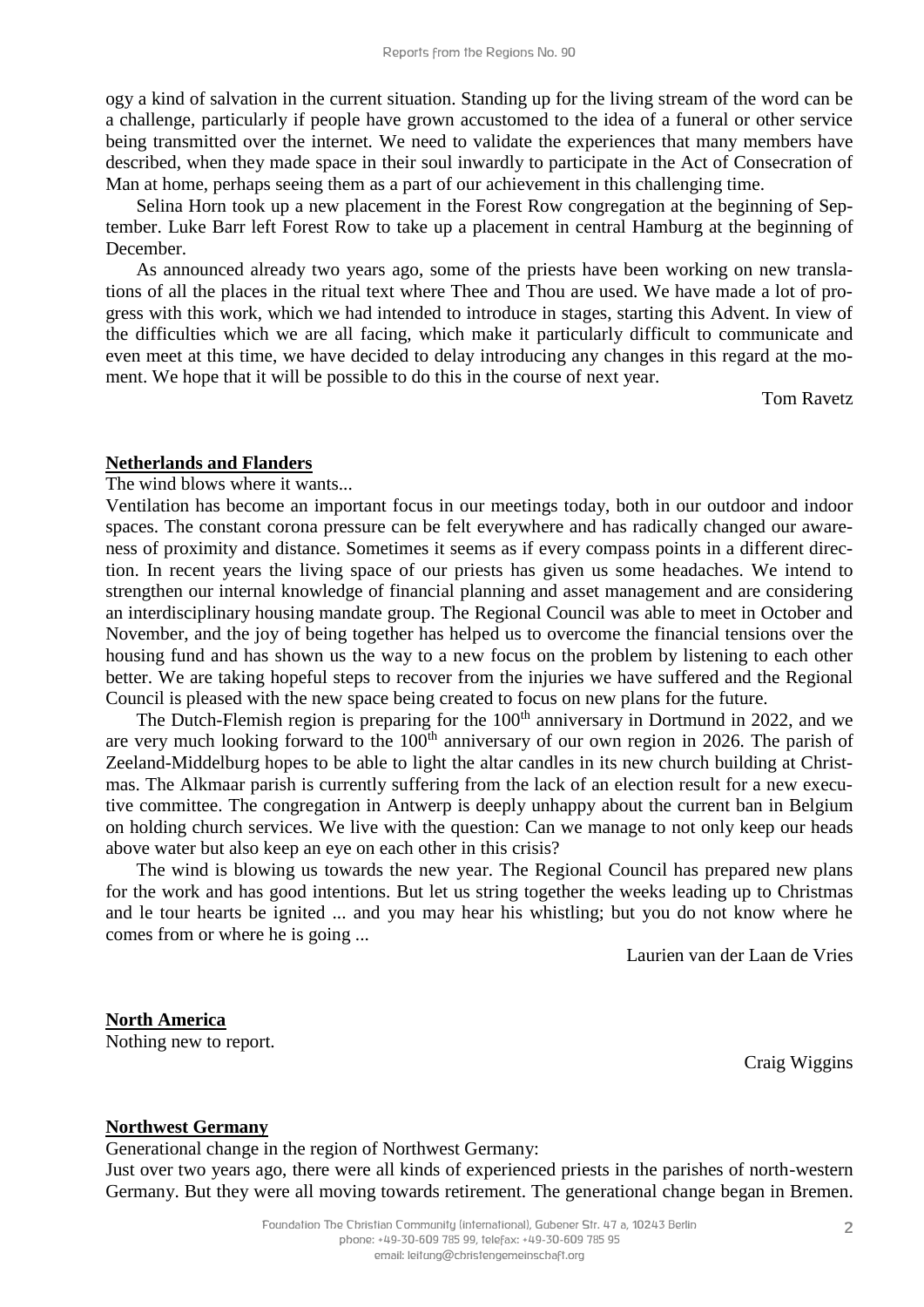Mrs. Mazur, the youngest of the 2019 ordination group, was sent to Bremen, at present she is still the youngest in the priestly circle. This year the youngest of the Stuttgart consecration group, Gregor Steinle, followed to Osnabrück, and also this year the youngest of the Hamburg consecration group, Felicia Holland, followed to the congregation in Hannover. A generational change can be achieved when those entering the priestly vocation have the opportunity to develop their skills and at the same time receive support from an experienced colleague in the very diverse fields of work of a parish priest. It succeeds when young and old work together and stimulate and complement each other in their work. It succeeds when the experienced people hand over responsibility bit by bit, without overburdening the young colleagues. It succeeds when the congregations open themselves up to the new priests and are happy about development. When I write this, the readers may have experiences in front of them, such as new things being slowed down, development being hindered and responsibility not being passed on.

Well, I am very grateful to report that in the three communities mentioned above, the generational change is succeeding in a very pleasing way for all concerned, for the communities and for the colleagues alike.

Next year Bielefeld wants to join, in three years Ottersberg and in four years Oldenburg. One thing is clear: the north-west German region is undergoing a major transformation in these years. And so far, the transformation is succeeding

Joachim Paulus

#### **Nordic Countries**

The Christian Community in Sweden – now a registered denomination

A brief description of the development in Sweden becoming a registered denomination. The congregations of the Christian Community in Sweden – two main congregations and seven subsidiary congregations – have all been individual, independent associations up to now connected only through the work of the priests. The branch communities provided financial support to the main communities in a loose manner. About ten years ago an initiative came to life aiming at creating a unified organization registered as recognized denomination. However, this process was not completed at the time and the status quo maintained.

About five years ago, a growing dissatisfaction with the financial situation was felt since the finances were more or less managed without a proper concept over the years. The desire for more transparency and cooperation between the communities in financial and organizational matters slowly arose. The first meeting of representatives from all communities on these issues was held four years ago, and has since led to an informal platform for administrative and financial cooperation between all communities, with two to four meetings per year. About a year ago we realized that the collaboration which had been fruitfully established in this informal way was not very far off from the formal collaboration as a registered religious community that had been considered once.

Thanks to a lawyer who is part of this work and who is very experienced in this field, it was possible to draw up statutes in a very short time, to pass resolutions and to submit an application as registered religious community to the authorities. The other day we received the positive answer: After more than 80 years of activity, the Christian community in Sweden is now a registered denomination with the same status as all other churches in Sweden, including the large Swedish Church which used to be a state church.

The task of this new organization will be to continue and develop the already existing financial and administrative cooperation between the communities further; to manage our so called "future funds", which we set up a few years ago among all communities in order to support new priests the Christian community in Sweden so urgently needs. The intention is for individual communities in Sweden to join the new organization as independent legal entities. This form of organization offers various other possibilities, such as participation in ecumenical work, which we can gradually make use of as required. Thus the communities in Sweden have taken a very big step towards stronger community within the last five years. Interestingly, this development in Sweden took place along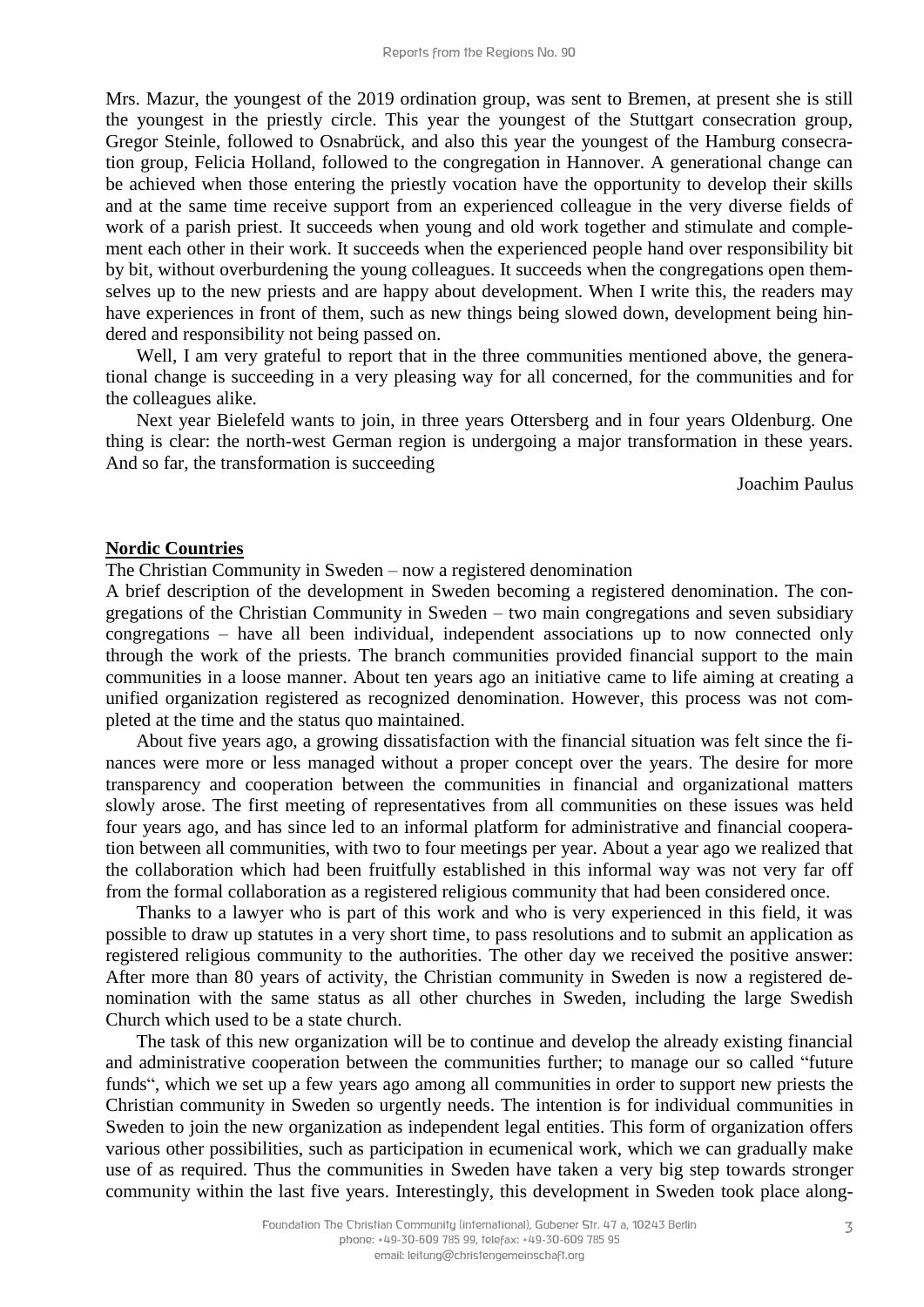side the same development in the entire Nordic region, where we have managed to establish a Nordic regional council in the last few years working for the financial and organizational cooperation of the communities throughout the north. A wonderful step towards more community.

Per Andersen, Stockholm

#### **Russia**

Like in previous years a leaflet will be distributed in all communities with pictures and small articles about the work of the Christian community in Russia. Including Sochi seven small and large communities are scattered around Moscow.

It is not so much the lack of community building with regard to our sacraments in Russia but a lack of resident priests to support Anna Geyer's work. Between 400 and 1,600 kilometers have to be overcome in order to reach the other communities from Moscow. Mostly by plane, of course. Hardly imaginable by German standards. Bearing in mind that Dieter Hornemann in particular, but also Sophia Gerhold and Annette Semrau from Germany are continously helping out, but the latter also have to meet their obligations in the communities of Flensburg and Kiel. Corona has left its mark in Russia as well, but in most places the Act of Consecration of Man could be celebrated continuously with the communities being present.

Gerhard Ertlmaier

#### **Southern Africa**

Brief report on the Cape Town Community December 2020:

During the period of the covid lockdown the participation of the congregation in the Act of Consecration of Man has deepened considerably. Also the Sunday services are well attended and very focused. There are a number of people who actively participate in the daily early morning service from their homes. The children's service is well supported and the confirmation class this past year was small but very engaged and strong.

There is a strong awareness and joyful support for the fact that Andreas van Breda is in the process of training towards a possible ordination. He is very earnestly engaging in this journey which is both practical in the life of the community as well as theoretical through study and conversations with priests and also participation in the Africa Seminary.

The community of elderly people living in the cottages behind the church is thriving with a great deal of mutual support for each other and also activities such as eurythmy and study/reading groups on offer.

Many people in the congregation are having to deal with a considerably reduced monthly income and some have lost their income altogether and are having to find new ways of generating an income so as to keep their children at school. This is also reflected in our church's monthly income which is further compounded by the inability of the community to rent out its spaces or property. So far we manage to keep going with a minimum outlay of expenses and a great deal of trust in the future. Despite all the difficulties of the times the community is in high spirits.

Richard Goodall

This report reflects very well the situation in our Region. We are approaching the Christmas festival period with clear intent of actively continuing the setting of impulses which awaken and strengthen our purpose and mission as a Movement for Religious Renewal, with the sense that '2022 has already begun'.

Reingard Knausenberger

no message from: **North Germany South America West Germany**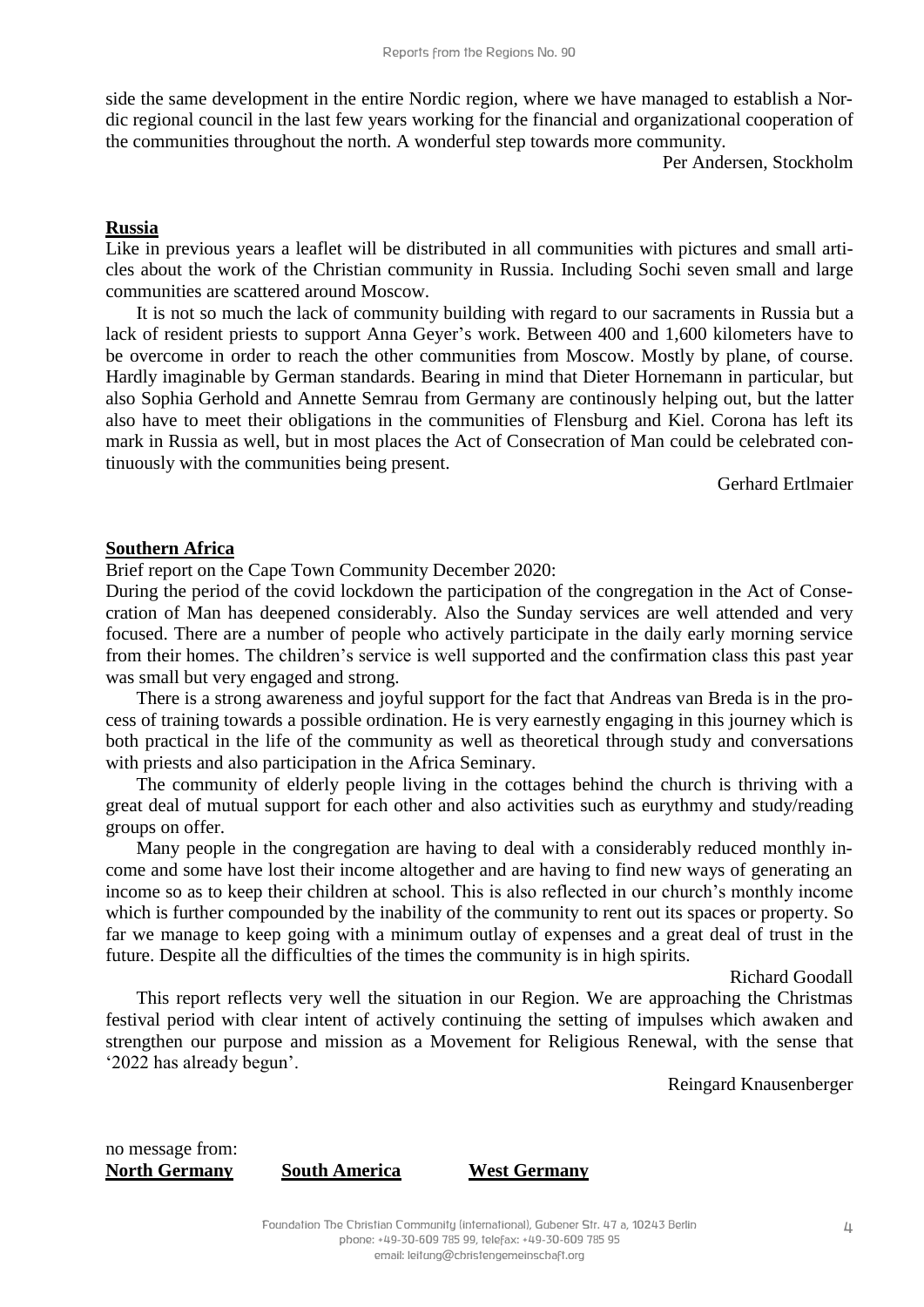#### **Southwest Germany**

As everywhere else in the world, the communities in our region have tried to live as normal as possible given the imposed restrictions. Often this could not been done without controversial debates. Particularly in the larger communities, the whole range of possible points of view is present – and thus a constant challenge to find a practicable "middle way" in each case so that people are not excluded from the hoped-for participation in the strength-inducing cult. At least it was possible to celebrate all the "important moments" in the lives of the youth until October – with the exception of one congregation, where confirmation was postponed until the following year.

Fortunately, most of the events have a clearly religious, worshipful character and could thus take place adhering to the rules of keeping the safety distance etc. Our regional synod in October was also held with very good participation. On the other hand, the regional assembly once again fell victim to the increasing insecurity of travelling. Social processes in some communities deserve special attention. Not only actual viruses afflict people, but soul and psyche are severely tested in this crisis. Since long-term planning is hardly possible, people try to find inner strength in habits they have cultivated for decades – alternatively they seek comfort in complete withdrawal. That easily dampens the spirit of people who, despite the situation, try to spontaneously make the most of the present moment. Turns out the only tool to deal with these discrepancies is calm communication and mediation. Insisting on one's own point of view only makes matters worse.

It should also be reported that, despite the adverse circumstances, two changes took place within the region: In October, Ursula Hausen moved from Unterlengenhardt to Karlsruhe. She joins the existing colleagues and looks after the branch community in Neustadt an der Weinstrasse from there. Since she is freed from daily church work for about half the time, she will continue to deepen the work started on the spiritual topics connected with the establishment of the Christian community and make her work accessible to the internal and external public in as far as possible. The second change concerned Daniel Schietzel, who discontinued his work in the communities of our westernmost part of the region ("Saar-Palatinate-Mosel") and takes on the responsibility for the community in Unterlengenhardt.

This allows us to draw a first conclusion of the past months: We will emerge strengthened from this crisis if we succeed in recognising the inner task in addition to the external challenges: to seek and find the security of existence where the (death) fear has been overcome – in the spirit that our soul calls our home (from the funeral ritual)!

Hellmut Voigt

#### **Switzerland, Southwest Europe**

Nothing new to report.

Christine Jost

#### **Wuerttemberg**

In this region Bettina Glas was sent to the community in Mittleres Remstal in September. There she will be working with Ingo Möller and continue to work in the community in Murrhardt as well.

Anne Fechter

#### **Körperschaftsverband (KV)**

The team preparing for the Kassel meeting had again prepared everything for the annual meeting at the end of November this year. However, even before the invitation flyers were to be commissioned, it was clear that the meeting would probably not be able to take place as usual. Consideration was given to how the Corona rules could be adhered to, and other – larger – premises were considered. But there was no way to get 130 people under one roof for this meeting. With a heavy heart, the preparatory team and the board decided to cancel the Kassel meeting in 2020.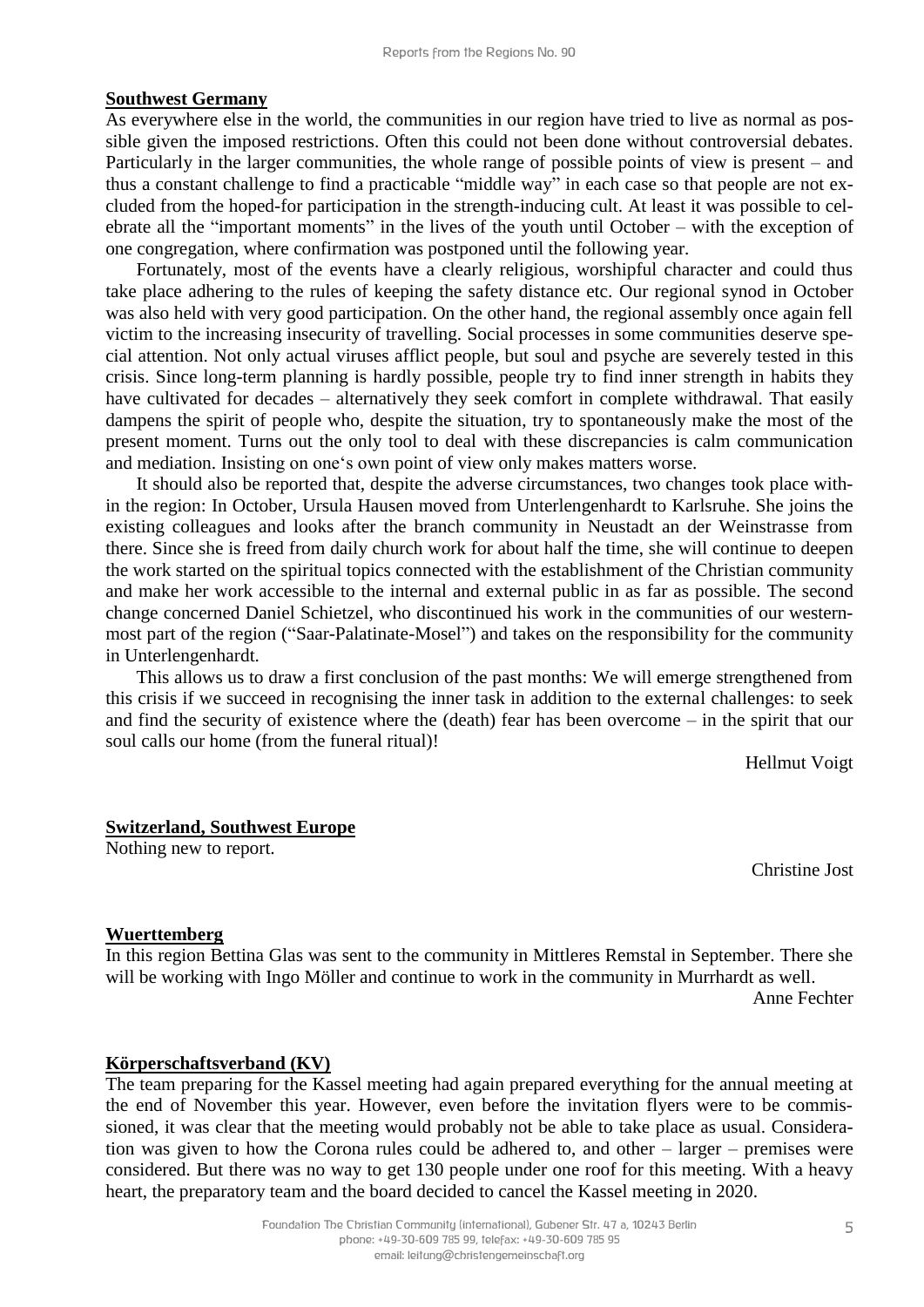But at least the corporate meeting, which always took place within the framework of the Kassel meeting, should take place with extended contents! For this the delegates were invited and with almost 40 people a very nice event took place on 31 October 2020: It began with the Act of consecration of Man, followed by keynote speeches, reports and discussions, a cultic conclusion and in the evening everyone went home again. All participants were very happy about the encounters and the exchange – because even whilst maintained hygienic distances the personal encounter is very valuable. We all hope (and it is planned accordingly) that the Kassel meeting can take place again in 2021.

Thomas Nayda

#### **Seminaries/Hamburg**

In March of the year 2020, now drawing to a close, we had to learn to adapt to the difficult conditions for everyone in dealing with the pandemic: Only a week after the festive ordination of priests, the large group of currently 18 students enrolled in the "Study for Professional" had to be dismissed on their actual arrival day due to the beginning of the lockdown in March.

However, due to the location of the semester break, the loss of study weeks in the various training groups was kept within limits. Thanks to the comparatively generous Hamburg regulations, we were also able to work with the ten students (four of whom were "part-time in full-time") in fulltime studies and the five candidates in the preparatory course largely without any particular restrictions. To this day, the main difficulties have been the cross-border trips made by foreign students. We are extremely grateful for the lively flow of donations and some endowments helping us to bear the financial shortfall caused by the lack of study guests and helping us to cover any extra expenses incurred.

The intense and rich life at the seminar is sometimes experienced as an oasis by students, lecturers and staff – an oasis on the way through a year otherwise characterised by a severe lack of cultural life and social peace. Just yesterday, instead of the usual Advent Café, we experienced a magical hour with artistic presentations and inspirational thoughts, which we will live on for a while. At the end of the year we will say goodbye to Klaus Gläsker, who has been working as a caretaker in housekeeping since 2018 and now wishes to retire. From January Michaela Cramer, who already works for the Johannes-Kirche congregation and the region, will take over his area of work. We look forward to a deepened cooperation!

This year we have again created a "Christmas gift" for the friends and sponsors of the Hamburg Seminary. Our lecturer Ilse Wellershoff-Schuur has written an essay with the title "... and with it all the tribes of the earth will bless themselves ...". Written on the history of God and his people, which we recommend with the following preface: At the beginning of the year, some seminarians in the "Study for Professionals" asked why in the course "Human Evolution" with Ilse Wellershoff-Schuur the history of God with his people, as it can be read and found in the Hebrew Bible, is looked at in connection with the module "Confirmation". It is part of the fate of this group that we had to cancel the course on Confirmation in March due to the restrictions which had just begun in connection with the Corona pandemic, and that further answers to the question will have to wait until the agreed catch-up of this course.

We are extremely grateful to Ilse Wellershoff-Schuur for providing us with a wonderful manuscript for the Christmas gift, in which she has written down the main lines of development of the work she has done and the course she has completed. She has consistently pursued the central question of the development of the individual on her way through the three layers of the Hebrew Bible: in the cosmic-prehistoric, the mythical and the historical narratives, which are summarised in this unique and diverse collection of sacred books.

What awaits you – like the students – when reading this essay is not only the long breath and the wide view that can be found in the experience of the portrayed as a soothing and healing deepening and "materialisation" in the soul, but also a concrete preparation for Christmas. Our author writes at the end of her text: At Christmas we celebrate the feast of the incarnation of the I, just as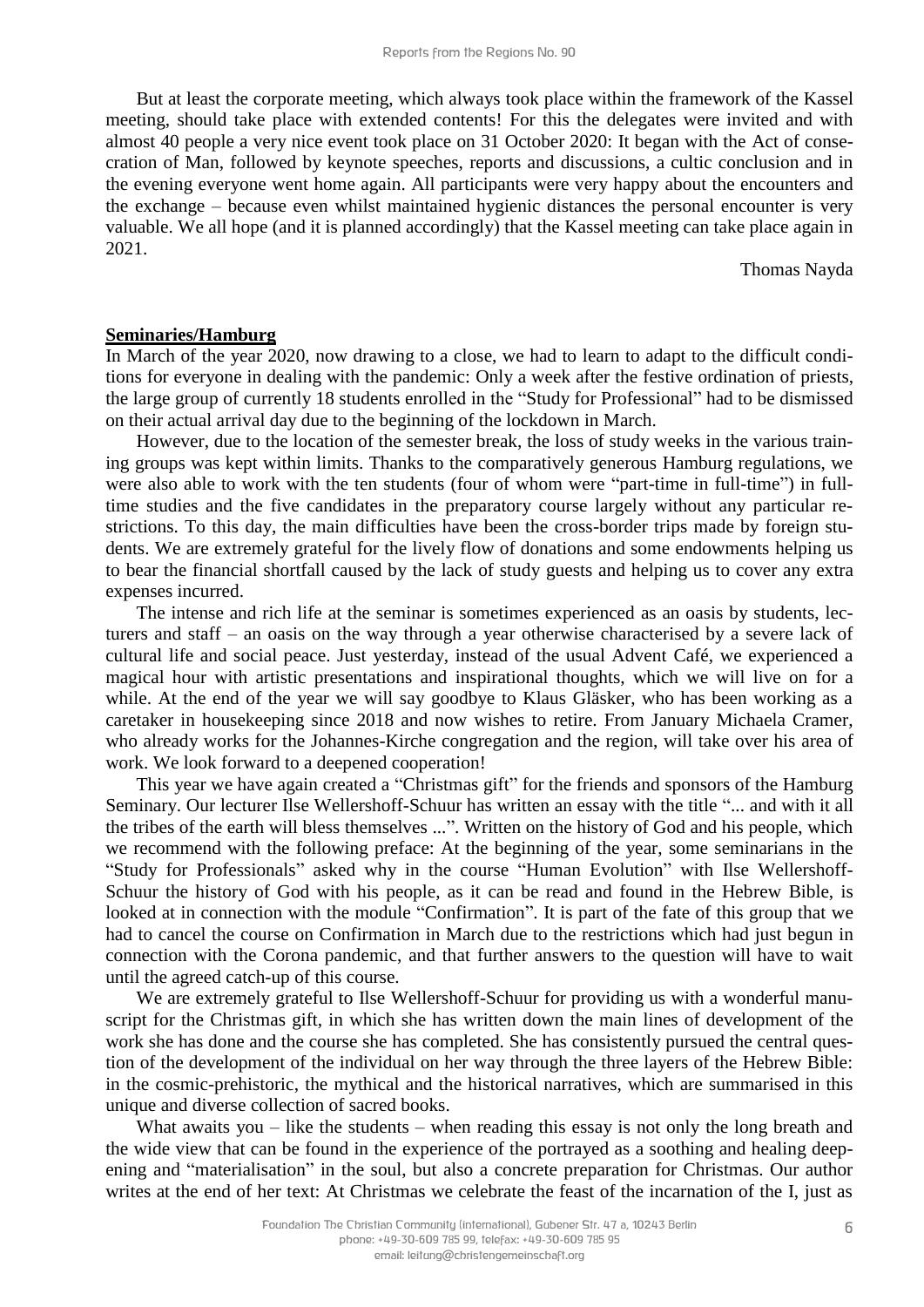the path of the chosen people has marked it out. We do so in memory of the redemption of man, who is in constant danger of straying and losing himself on the path to himself.

This booklet can be reordered at a price of  $\epsilon$  5 (plus shipping costs): Hamburg Seminary of the Christian Community | Johnsallee 17 | 20148 Hamburg | Telephone 040. 33 45 55-80 | Email: info@priesterseminar-hamburg.de

Ulrich Meier

#### **Haus Freudenberg**

#### **Warning: Incident in Haus Freudenberg calls for vigilance and caution**

"In hindsight one is always smarter!" We know this saying all too well and often hear it after events we would have rather seen avoided. An incident just like this happened in Haus Freudenberg recently. We are reporting about this event in order to make as many people as possible aware. It is one of those incidents reported in the media causing utter disbelief how something like this could have possibly happened. To experience something like this is painful because after all trust is being abused. A person who introduced himself as Charles de Serres was subsequently making himself known to many a person as a friendly helper in house and garden. However, as it turned out his actual name is Karl Zeretzke. And this wasn't his first attempt to gain trust. A report in the Wirtschaftswoche testifies: [https://www.wiwo.de/unternehmen/industrie/karl-zeretzke-der-gescheiterte](https://www.wiwo.de/unternehmen/industrie/karl-zeretzke-der-geschei%1fter%1fte-griff-nach-den-leifheit-millionen/12589140-all.html)[griff-nach-den-leifheit-millionen/12589140-all.html](https://www.wiwo.de/unternehmen/industrie/karl-zeretzke-der-geschei%1fter%1fte-griff-nach-den-leifheit-millionen/12589140-all.html)

Luckily his plans failed in Haus Freudenberg as well. Due to the vigilance of some and quick action in the community, immediate consequences were put in place. He was banned from entering the premises. With this information we want to ensure that as many doors as possible remain closed to him in order to prevent his fraudulent activities. Thomas Meinhardt in Haus Freudenberg is available to answer any questions you may have about this case.

Thomas Meinhardt

#### **Haus auf dem Berge**

As accommodation facility for tourists including leisure activities in Thuringia, we had to suspend guest operations for the second time this year at the beginning of November. A large part of our costs are fixed costs meaning they have to be paid regardless of occupancy. The efforts needed in order to make sure the company is in line with the legal requirements, to maintain the site and to keep the complex technology running are also largely independent of the number of guests present. Due to an extraordinary number of exceptionally generous donations and in view of the funds promised by the government we applied and hope for, we will survive this year economically. It's Advent.

Tobias Knabe

| no message from:            |                         |
|-----------------------------|-------------------------|
| <b>Seminaries/Stuttgart</b> | Verband der Sozialwerke |

#### **Publishers Treuhandverwaltung zur Förderung der Christengemeinschaft e.V.**

#### **The Sozialwerk in Berlin**

*Ruhrstr. 11, 10709 Berlin* offers a very special place of recuperation: There is a small holiday house in **31195 Lamspringe, Hellegrund 11**.